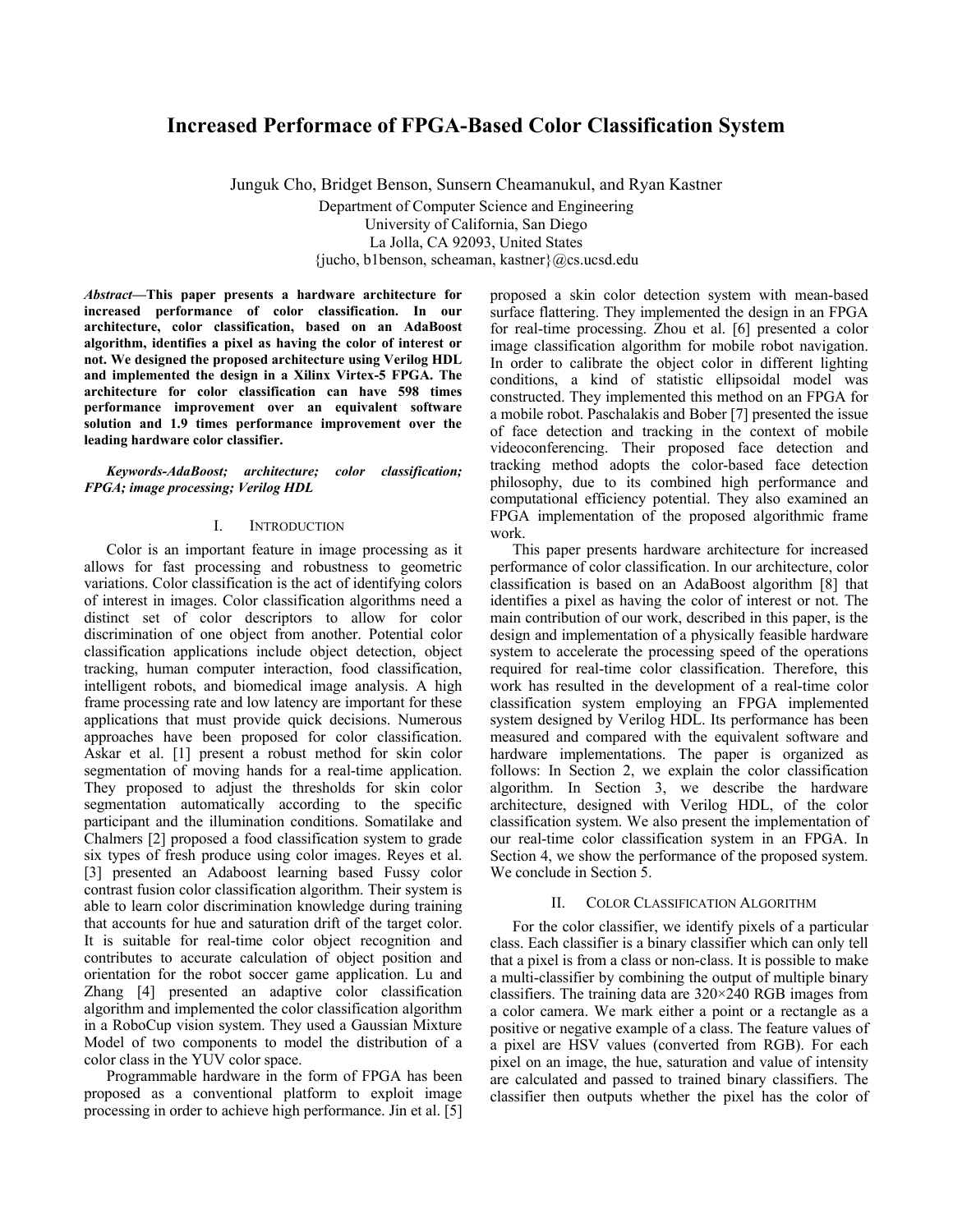interest. The binary classifier is trained using boosting on images obtained from the actual setup of the system. There are two reasons for doing this. First, we do not need to make any assumptions about the underlying distribution of the color space. Second, by using data from the actual setup, this automatically calibrates the system and no further calibration is needed.

We generate the color classifier offline by feeding our training images and their positive and negative annotations to AdaBoost [8]. The training is performed using active training [9]. In the beginning, we start by marking color of interest and non-color of interest regions on each image. Then, a training set of color of interest and non-color of interest is sampled from all images. In each iteration of active training, the trained classifier is improved since hard examples and mistakes are introduced into the training set. Typically, our initial training set has about 15 images containing 20,000 samples of each type (color of interest and non-color of interest). When the training is done, boosting outputs a trained classifier which is represented as an alternating decision tree [10]. The alternating decision tree structure consists of two components: decision nodes and prediction nodes. Decision nodes specify a predicate condition. Prediction nodes specify a value to add to the score based on the result of the decision node. Each decision node can be seen as a conjunction between a precondition (the decision node was reached) and the condition specified in the decision node. The actual order that the alternating decision tree nodes are evaluated will likely be different than the order in which they were created, but all nodes in the higher branches of the tree must be evaluated before the nodes in the lower branches. In general, either breadth-first or depth-first evaluation will yield the correct interpretation. If a decision node is not reached then the node's predicate and subsequent prediction nodes will not be evaluated. The trained classifier describes if a particular pixel belongs to the color of interest or not. Our color classifier includes 99 binary classifiers to classify a pixel as having color of interest or not. It outputs a large value if the pixel belongs to the color of interest and a small value if the pixel does not.

## III. HARDWARE ARCHITECTURE / IMPLEMENTATION

Figure 1 shows the overview of the proposed architecture for color classification. It consists of six modules: image interface, frame grabber, RGB to HSV converter, color classifier, display, and DVI interface. The image interface and DVI interface are implemented using ASIC custom chips with the FPGA board. The others are designed using Verilog HDL and implemented on an FPGA in order to perform color classification in real-time.

The frame grabber controller generates the control signals for the image interface, and transfers images and sync signals from the image interface module to all of the modules of the color classification system. The RGB color space has a weakness in representing shading effects or rapid illumination changes [11]. To solve this problem, we consider converting from the RGB to HSV color space. The HSV model defines a color space in terms of three constituent components. Hue is the color type such as red,



Figure 1. Block diagram of proposed color detection system.

blue, or yellow that ranges from 0 to 360 degrees. Saturation is the vibrancy of color that ranges from  $\overline{0}$  to 100%. The lower the saturation of a color, the more grayness is present and the more faded the color appears. Value of intensity is the brightness of the color that ranges from 0 to 100%. These ranges are not suitable for a hardware implementation, so they are normalized to 0 to 255 (8-bit) in the RGB to HSV converter. The HSV color image is obtained from the RGB color image using the converting equation [11]. The RGB to HSV converter module has a latency of 25 clock cycles and thus uses a pipeline structure to improve the processing speed of the RGB to HSV conversion. The RGB to HSV converter module also produces sync signals to synchronize all processes of the color classification in the HSV color space.

The color classifier module performs the classification of color of interest. This module consists of classifiers, training data, comparators, accumulators, delayer, and comparator blocks to perform the color classification as shown in Fig. 2. The skin color classification is based on the AdaBoost algorithm [8] which identifies a pixel as having the color of interest or not. The color classifier includes *k* (100) binary classifiers to classify the color of interest in the images. The color classifier requires substantial computation because all pixels in the image should be classified with these classifiers sequentially. A general purpose computer of Von Neumann architecture has to process *k*×*width*×*height* (100×640×480= 30,720,000) classifications for each image when it processes an image with *width*×*height* (640×480) pixels. It may take a long latency delay every frame. In order to reduce processing time, we propose a specific architecture for the color classification. The architecture has a pipeline scheme which includes *n* (10) parallel classifiers blocks, *n* (10) corresponding to a constraint parameter given to AdaBoost algorithm. Each classifiers block has *k* (100) binary classifiers which are performed concurrently. A classifiers block evaluates *k* (100) binary classifiers by comparing the appropriate hue, saturation, or value of intensity value. The classifiers block then stores the result of the *k*-*1* (99) binary classifiers (the result of the root node is always true) in the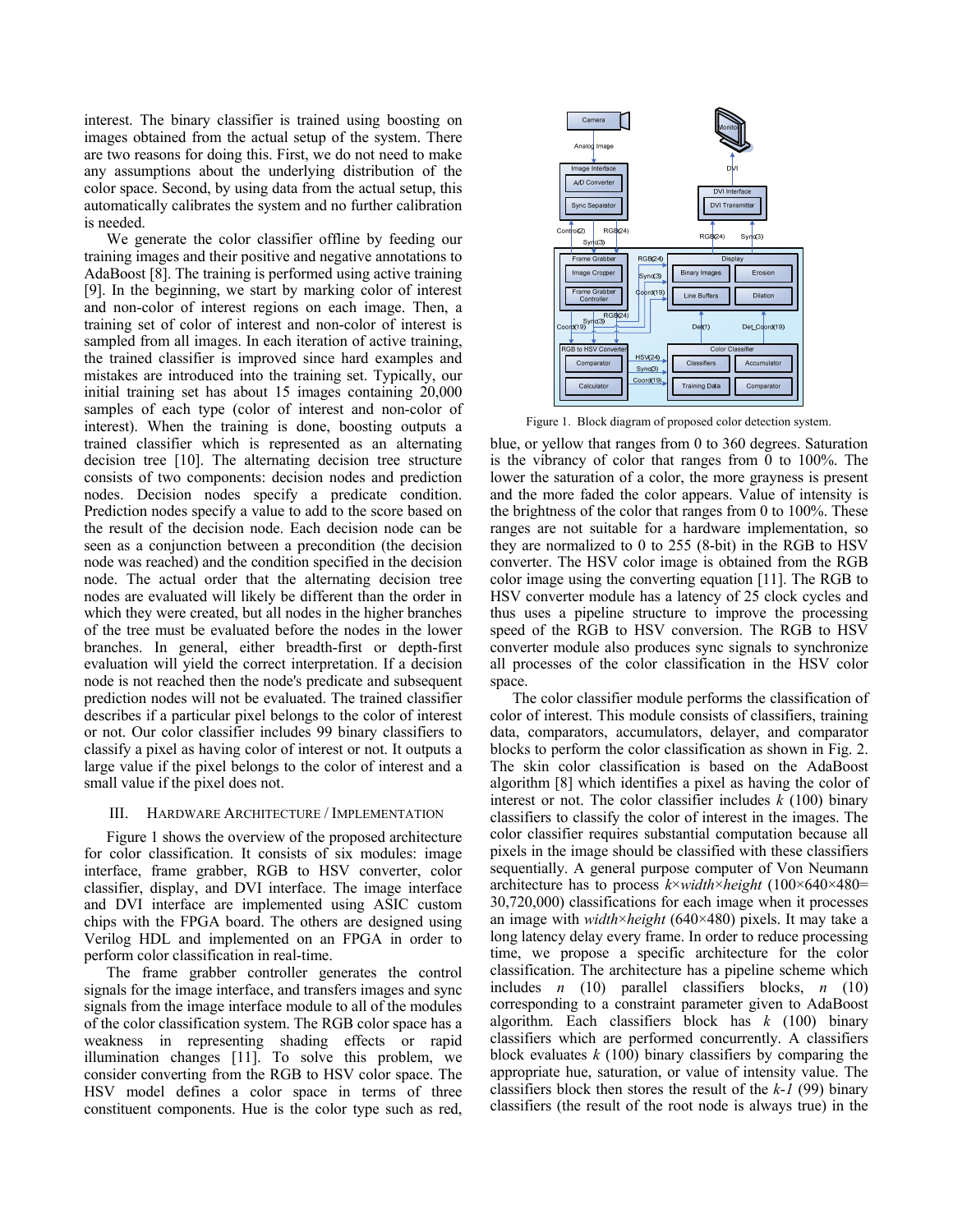result register and stores information about links between nodes in the link register. Figure 3 shows the block diagram of the classifiers blocks in the color classifier module. This block consists of binary classifiers, and result and link registers. If a binary classifier has true value, its bit of the result register has the value of 1. Otherwise, its bit of the result register has the value of 0. If the decision node of a binary classifier is reached, its bit of the link register has the value of 1. Otherwise, its bit of the link register has the value of 0. When a pixel passes each classifiers block, its result and link registers are updated concurrently. The value of the result register is calculated once in the first classifiers block (Classifiers 0) and then is just transferred to the result register of the adjacent classifiers block (Classifier *n* (*n*>1)) as shown in Fig 3. The link register, however, must be updated based on the previous link register in each classifiers block, to determine the list of decision nodes present in the solution for the current pixel. The values of the result and link register from the last (*n*-*th*) classifier block are used for an analyzer which makes an alternating decision tree of the current pixel. The training data for the color classification are stored as parameters in registers because they can be accessed quickly and simultaneously and modified easily. The accumulators perform the accumulation of the score of *k* (100) binary classifiers based on the alternating decision tree obtained from the analyzer. The comparator determines the classification of the color of interest. If the sore value obtained from the accumulators is larger than the threshold  $(1.0-2.0)$ , the pixel belongs to the class of the color of interest. Otherwise, the pixel belongs to the class of the noncolor of interest. If the pixel is the color of interest, the comparator produces a detect signal and the position of the detected pixel. The delayer keeps the position of the processing pixels in the color classifier module and produces the position of the detected pixel. The color classifier module has a latency of 12 clock cycles where the *n* (10) parallel classifiers blocks require 10 clock cycles and the accumulators require 2 clock cycles to calculate the final score from *k* (100) binary classifiers.

The display module stores the position of the pixels of the color of interest which is transferred from the color classifier module and makes a binary image of the color of interest of an image. The binary image is processed by the morphological operation of opening (erosion followed by dilation) to eliminate spot noises. The display module also displays the regions of the color of interest on the images by changing the pixel color to the green color. Therefore, the classified pixels of the color of interest show only green color while the pixels of the non-color of interest show their own color. The display module consist of analyzers, binary images, line buffers, window buffers, erosion, dilation, address generator, and print blocks as shown in Fig. 4. The analyzer receives the detect signal and the position of the detected pixel including the color of interest and makes a binary image of the color of interest from an input image in dual port BRAMs. The size of BRAMs for the binary image is the same as the resolution of the input images  $(640\times480\times1-bit)$ . One port (port a) is used to generate the binary image of the color of interest from an input image; the



Figure 2. Block diagram of the color classifier module.



Figure 3. Block diagram of the classifiers blocks.



Figure 4. Block diagram of the display module.

other port (port\_b) is used to read the generated binary image for the morphological operation of opening to eliminate spot noises of the color classification.

There are two operations; erosion followed by dilation. In order to perform these operations, we need a  $3\times3$  window buffer which contains the necessary values of a binary image for each operation [12]. We designed the specific architecture that consists of the line buffers and window buffer to generate the 3×3 window in a single clock cycle for morphological operation. In this architecture, the line buffers store some parts of a binary image. The line buffers use dual port BRAMs where the number of BRAMs (2) is the same as the value of *row*-1 (3-1=2) in the window buffers. Each dual port BRAM can store one line of a binary image. Thus, the *x*-coordinates (0~*width*: 0~640) of the binary image can be used as the address for the dual port BRAM. Since each dual port BRAM stores one line of a binary image, it is possible to get a value from every line simultaneously. The result